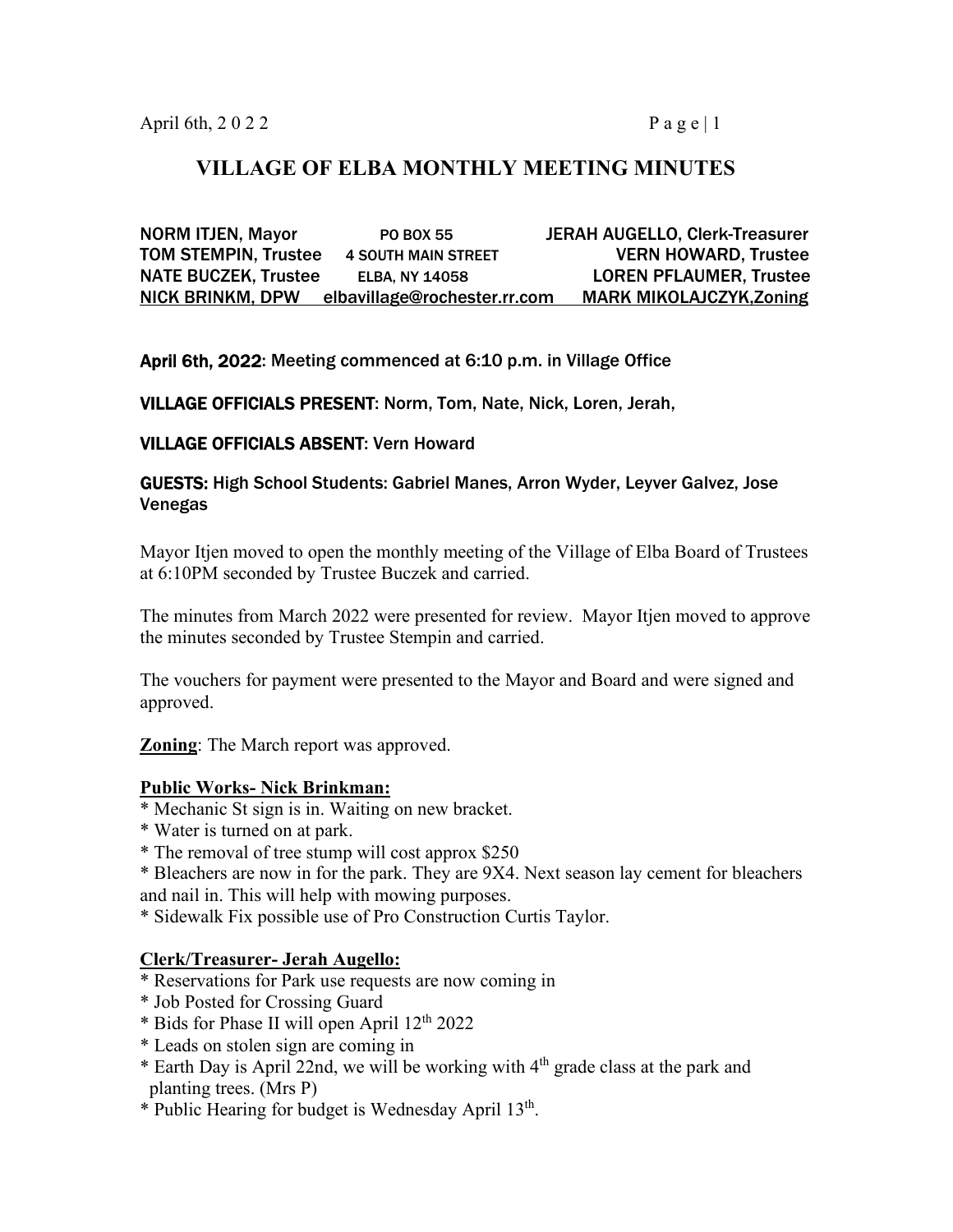| April 6th, 2022 | Page   2 |
|-----------------|----------|
|-----------------|----------|

\* Budget Adoption and May Monthly Meeting will be April 27th at 6:00pm

#### **A resolution was presented to the board for budget transfer to cover shortage of Sewer expenses. A budget journal transfer was done from G9950.9 (Interfund) and moved to G8130.4 (sewer plant contractual) in the amount of \$4,431.25**

I, Jerah Augello, Village Clerk of the Village of Elba, do hereby certify that the aforementioned resolution was adopted by the Village Board Trustees of the Village of Elba on April 6th 2022, by the following vote:

|                         | <b>AYE</b> | NAY |
|-------------------------|------------|-----|
| Norman Itjen, Mayor     | X          |     |
| Vern Howard, Trustee    |            |     |
| Loren Pflaumer, Trustee | X          |     |
| Nathan Buczek, Trustee  | X          |     |
| Tom Stempin, Trustee    |            |     |
|                         |            |     |

**A resolution was presented to the board to amend and adopt Local Law No 1. This was open to public discussion on April 6th at 6:00pm with no attendance.** 

Smoking: No person shall smoke a cigarette, pipe, cigar, cannabis, or similar smoking substances or engage in any vaping activity at or within the Village Park in the Village of Elba. Including but not limited to the Village Veterans Memorial Park and the small sitting park located at the Village of Elba Office.

I, Jerah Augello, Village Clerk of the Village of Elba, do hereby certify that the aforementioned resolution was adopted by the Village Board Trustees of the Village of Elba on April 6th 2022, by the following vote:

|                         | <b>AYE</b> | NAY |
|-------------------------|------------|-----|
| Norman Itjen, Mayor     | X          |     |
| Vern Howard, Trustee    |            |     |
| Loren Pflaumer, Trustee | X          |     |
| Nathan Buczek, Trustee  | X          |     |
| Tom Stempin, Trustee    |            |     |
|                         |            |     |

## **Trustees:**

\* Nate Buczek confirms there was still some issues with the website.

\* He will also look into a service so the Village can have their own website.